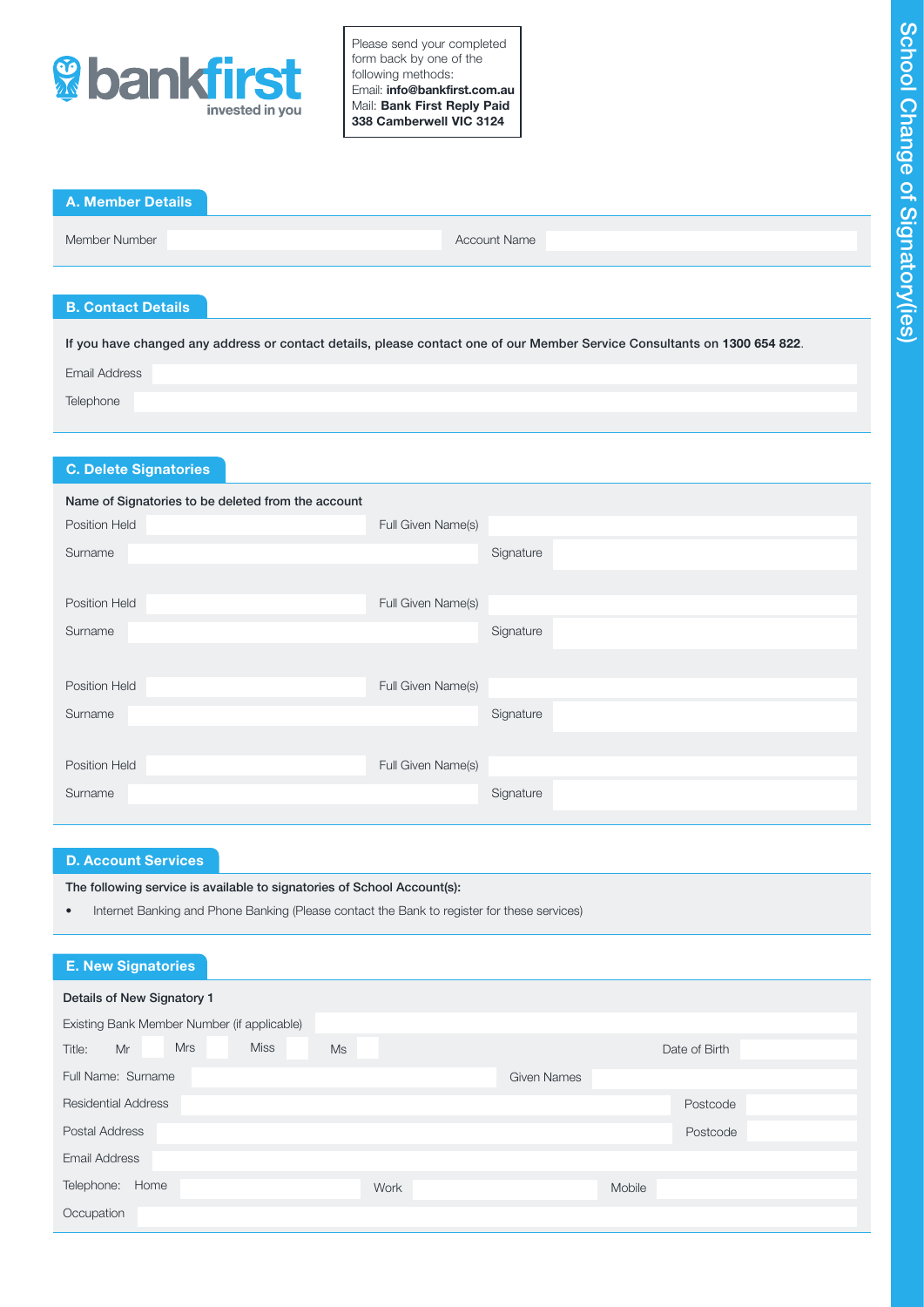| <b>E. New Signatories (continued)</b>                                                                                          |                                                                                                                      |  |  |  |  |  |
|--------------------------------------------------------------------------------------------------------------------------------|----------------------------------------------------------------------------------------------------------------------|--|--|--|--|--|
| I am a member of the School Council and have been approved by Council as a signatory<br><b>Position Held</b>                   |                                                                                                                      |  |  |  |  |  |
| Are you a permanent resident of Australia? Yes<br><b>No</b>                                                                    |                                                                                                                      |  |  |  |  |  |
| Are you a citizen of any country other than Australia?<br><b>No</b><br>Yes                                                     | If yes, please list all countries of citizenship                                                                     |  |  |  |  |  |
| Are you a resident for tax purposes of another country?<br>Yes<br><b>No</b>                                                    | If yes, please state all countries where tax is payable                                                              |  |  |  |  |  |
|                                                                                                                                | If you ticked Yes, please ensure the Self Certification - Overseas Residency for Tax Purposes form is also completed |  |  |  |  |  |
| Details of New Signatory 2                                                                                                     |                                                                                                                      |  |  |  |  |  |
| Existing Bank Member Number (if applicable)                                                                                    |                                                                                                                      |  |  |  |  |  |
| Mr<br><b>Mrs</b><br><b>Miss</b><br><b>Ms</b><br>Title:                                                                         | Date of Birth                                                                                                        |  |  |  |  |  |
| Full Name: Surname                                                                                                             | <b>Given Names</b>                                                                                                   |  |  |  |  |  |
| <b>Residential Address</b>                                                                                                     | Postcode                                                                                                             |  |  |  |  |  |
| <b>Postal Address</b>                                                                                                          | Postcode                                                                                                             |  |  |  |  |  |
| <b>Email Address</b>                                                                                                           |                                                                                                                      |  |  |  |  |  |
| Telephone: Home<br>Work                                                                                                        | Mobile                                                                                                               |  |  |  |  |  |
| Occupation                                                                                                                     |                                                                                                                      |  |  |  |  |  |
| I am a member of the School Council and have been approved by Council as a signatory                                           | Position Held                                                                                                        |  |  |  |  |  |
| Are you a permanent resident of Australia? Yes<br><b>No</b>                                                                    |                                                                                                                      |  |  |  |  |  |
| Are you a citizen of any country other than Australia?<br>If yes, please list all countries of citizenship<br><b>No</b><br>Yes |                                                                                                                      |  |  |  |  |  |
| Are you a resident for tax purposes of another country?<br><b>No</b><br>Yes                                                    | If yes, please state all countries where tax is payable                                                              |  |  |  |  |  |
| If you ticked Yes, please ensure the Self Certification - Overseas Residency for Tax Purposes form is also completed           |                                                                                                                      |  |  |  |  |  |

### F. Politically Exposed Person

A Politically Exposed Person is an individual or immediate family member, or close associate of the individual who holds, or has held a prominent public position either domestically or internationally in a government body or an international organisation. For example heads of state, country or government, senior politicians, government or political party officials, judicial or military officials, senior foreign representative, ambassador or high commissioner, central bank governor, directors or senior executives of any state enterprise or of international organisations.

With regard to the above definition, do you believe yourself, a member of your immediate family or a close associate, to be a Politically Exposed Person?

Signatory 1 Yes No No Signatory 2 Yes No

# G. Important Information About Your Privacy

#### What information can be used and disclosed?

#### The Privacy Act allows Victoria Teachers Limited trading as Bank First ('we', 'us', 'our') ACN 087 651 769 to use and disclose personal information we collect about you for the primary purpose for which it was collected and for related secondary purposes that you would reasonably expect.

#### When and why do we collect information?

Before, during or after the provision of our products and services to you, we may collect your personal information for the purpose of providing products and services to you and managing our business.

Some laws require us to obtain personal information about you before we provide you with particular products or services or process particular transactions in which you are involved – e.g. laws relating to anti-money laundering and counter-terrorism financing, consumer credit, taxation and real property transactions.

If you do not provide us with the personal information that we request, we may not be able to consider your application for credit or provide other products and services.

#### Who can give or collect information?

For the purpose of providing products and services to you and managing our business, we may give your personal information to:

- external service providers to us, such as organisations which we use to verify your identity, payment systems operators, mailing houses and research consultants
- insurers and re-insurers, where insurance is provided in connection with our services to you
- superannuation funds, where superannuation services are provided to you
- debt collecting agencies, if you have not repaid a loan as required
- our professional advisors, such as accountants, lawyers and auditors
- your representative, for example, lawyer, mortgage broker, financial advisor or attorney, as authorised by you, or
- government and regulatory authorities, if required or authorised by law.

## Disclosure to overseas recipients

We may disclose your personal information to overseas recipients. The countries in which such recipients are likely to be located include the United States of America, the United Kingdom and countries within Europe.

However, if we do disclose information to overseas recipients, we will do so on the basis that the information will be used only for the purposes set out in this document.

#### Personal information about third parties

You represent that, if at any time you supply us with personal information about another person (for example a referee), you are authorised to do so; and you agree to inform that person about who we are, how to contact us, how to obtain our Privacy Policy, and that we will use and disclose their personal information for the purposes set out in this Permission and that they can gain access to that information.

## Security, privacy policy, and marketing preferences

#### **Security**

We take all reasonable steps to ensure that all your personal information held by us (on our website or otherwise), is protected from misuse, interference and loss, and from unauthorised access, disclosure or modification.

### Privacy Policy

Our Privacy Policy, located on our website at bankfirst.com.au, provides additional information about how we handle your personal information. It explains how you can ask for access to personal information we hold about you and seek correction of that information. It also explains how you can complain about a breach of the Privacy Act or the Privacy (Credit Reporting) Code, and how we will deal with your complaint. We will give you a copy of our Privacy Policy on request

#### Marketing preferences

We may use information about you to inform you about products and services, including those of third parties, unless you ask us not to. We may do so even if you are on the Do Not Call Register, unless you ask us not to.

# Consumer Data Right

- The Consumer Data Right gives you the right to:
- access some of the data (including personal information) held about you by us and by other data holders ('CDR Data')
- consent to an accredited third party accessing your CDR Data held by us, and
- consent to us accessing your CDR Data held by another data holder.

We have a policy about our management of CDR Data which is available through our website. You can also get an electronic or hard copy from us on request.

#### © Copyright exists in this document